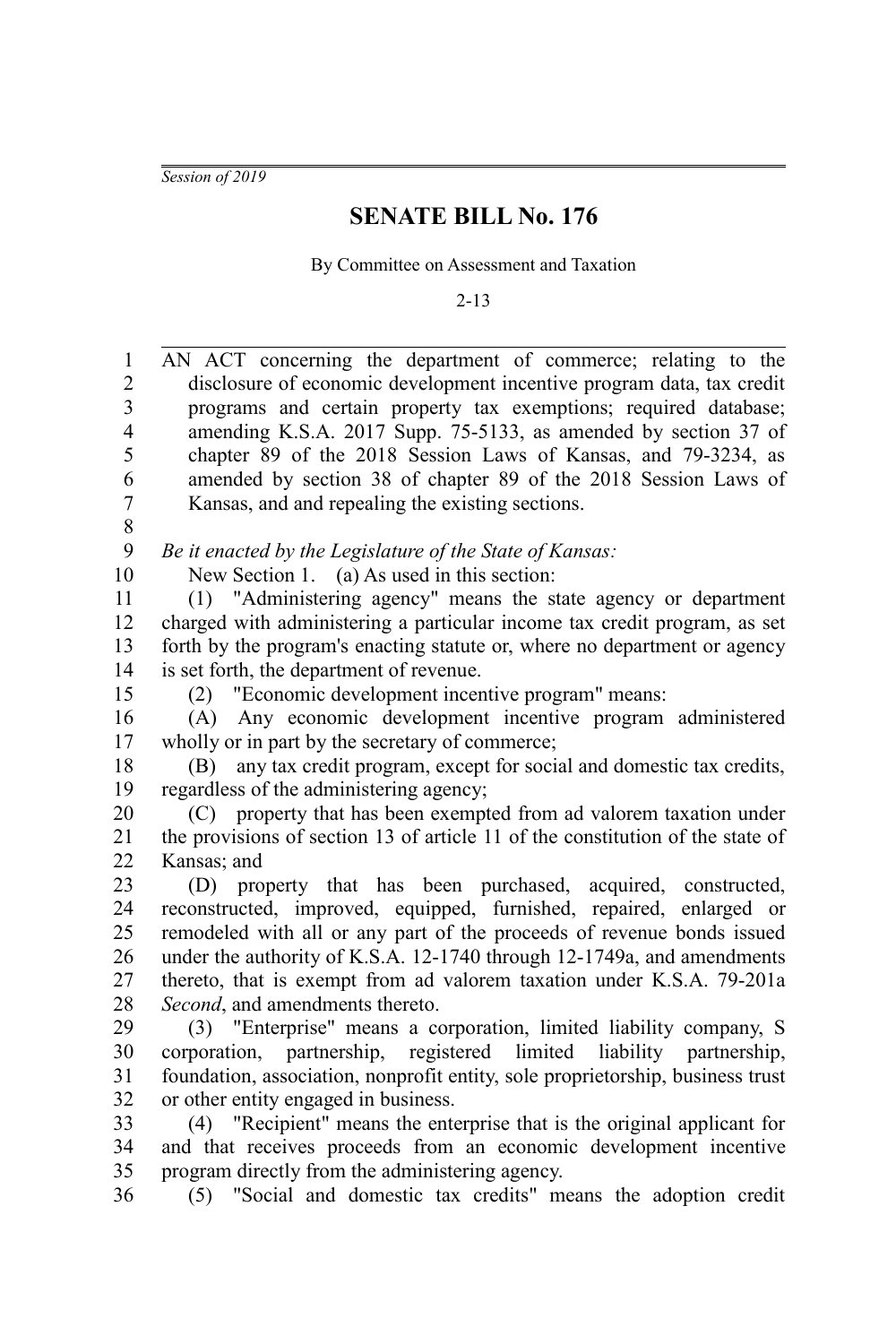created pursuant to K.S.A. 79-202a, and amendments thereto, the earned income tax credit created pursuant to K.S.A. 2018 Supp. 79-32,205, and amendments thereto, the food sales tax credit created pursuant to K.S.A. 2018 Supp. 79-32,271, and amendments thereto, the child and dependent care tax credit created pursuant to K.S.A. 2018 Supp. 79-32,111c, and amendments thereto, and the homestead property tax refund created pursuant to K.S.A. 79-4501 et seq., and amendments thereto. 1 2 3 4 5 6 7

(6) "Tax credit program" means any credit allowed against the tax imposed by the Kansas income tax act, the premium or privilege fees imposed pursuant to K.S.A. 40-252, and amendments thereto, or the privilege tax as measured by net income of financial institutions imposed pursuant to article 11 of chapter 79 of the Kansas Statutes Annotated, and amendments thereto. 8 9 10 11 12 13

(b) The department of commerce shall collect incentive data from economic development incentive programs that provide more than \$50,000 of annual incentives from administering agencies as required by this section. Such data shall be collected from administering agencies and be stored in a database that is available to the public in a digital format. The database shall contain information from multiple years and must be searchable, printable and available to access over the internet either on the department of commerce's website or via a conspicuous link on the front page of the department's website. Information included in the database shall be updated by the department of commerce on an annual basis and such update shall be completed prior to the end of the following fiscal year in which such incentive was earned or distributed. 14 15 16 17 18 19 20 21 22 23 24 25

(c) The database required to be created by subsection (b) shall contain the following information or shall contain a link by which the user can access such information: 26 27 28

(1) User information for each economic development incentive program, including the: 29 30

(A) Names and addresses, including county, of recipients receiving benefits from the program and, for sales tax and revenue bonds issued under the STAR bond financing act, K.S.A. 2018 Supp. 12-17,162 et seq., and amendments thereto, the names of principals and officers for each project developer; 31 32 33 34 35

(B) annual amount of incentives claimed and distributed to each recipient; 36 37

(C) qualification criteria for the economic development incentive program, including, if available, qualification criteria specific to the recipient; 38 39 40

(D) required benchmarks for continued participation in the economic development incentive program; and 41 42

(E) years for which the recipient has received benefits under the 43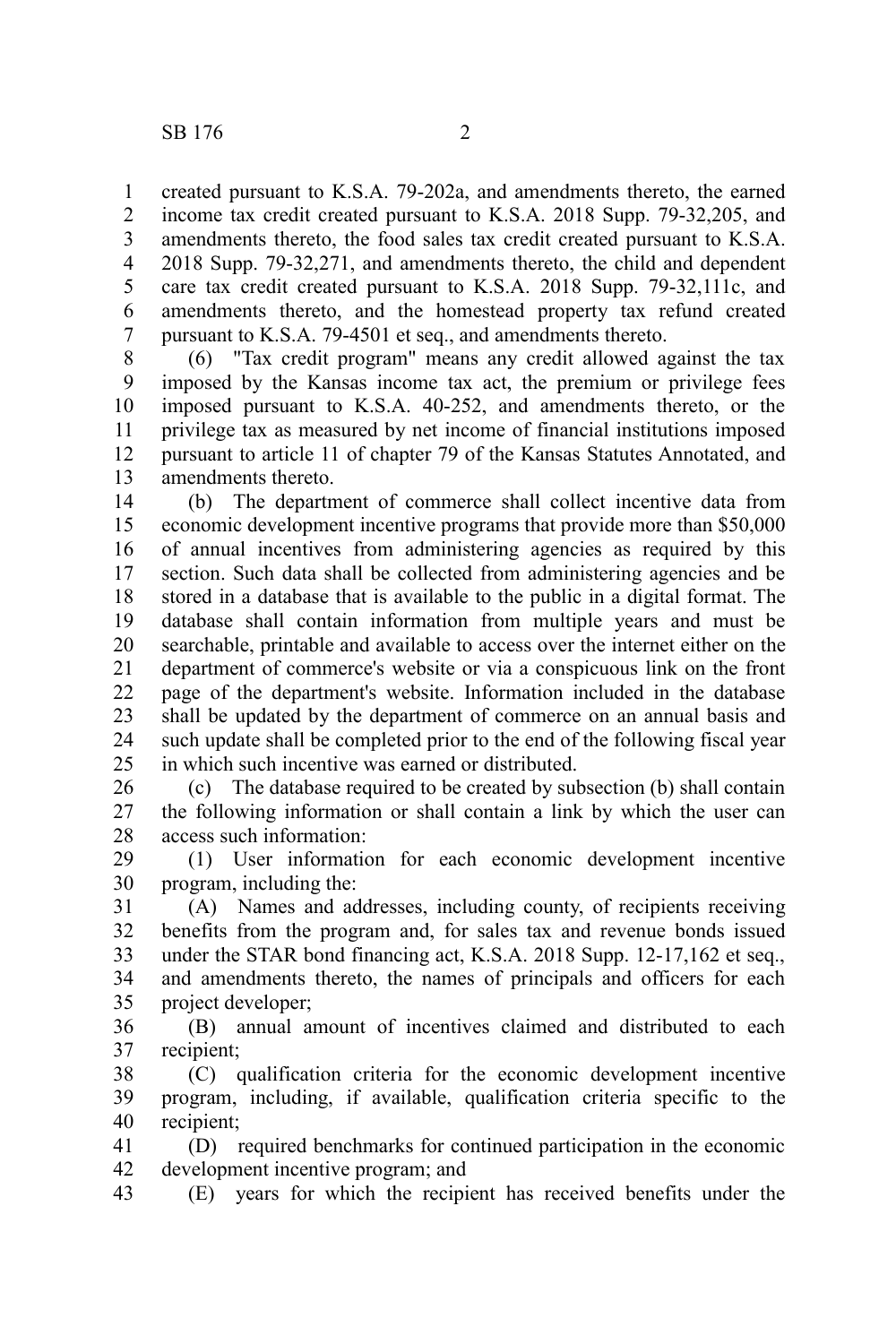economic development incentive program; 1

(2) descriptive information for each economic development program, which shall include: 2 3

(A) A description and history of the program, including its inception date; 4 5

(B) the purpose or goals of the program and the criteria for qualification; 6 7

(C) applications for the program, if any, and relevant resources or contacts; 8 9

(D) the program cost and return on investment, including assumptions used to calculate the return on investment; 10 11

(E) the program compliance rate;

(F) annual reports, if required by statute; and

(G) evaluations of the program, if any; and

(3) annual data, which shall be organized by recipient, county and program and shall include the: 15 16

(A) Total amount of annual incentives from a program claimed by a recipient; 17 18

(B) total amount of incentives received by recipients in each county; and 19 20

21

12 13 14

(C) total amount of incentives distributed by each program.

(d) Data collected pursuant to this section must be aggregated and provided by program, recipient and county.  $22$ 23

(e) Information required to be included in the database under subsection (c) shall not be disclosed if such disclosure would violate any federal law or confidentiality provisions of any agreement executed before July 1, 2019, or if, in the discretion of the secretary of commerce, such disclosure would be detrimental to the development of a STAR bond project. 24 25 26 27 28 29

Sec. 2. K.S.A. 2017 Supp. 75-5133, as amended by section 37 of chapter 89 of the 2018 Session Laws of Kansas, is hereby amended to read as follows: 75-5133. (a) Except as otherwise more specifically provided by law, all information received by the secretary of revenue, the director of taxation or the director of alcoholic beverage control from returns, reports, license applications or registration documents made or filed under the provisions of any law imposing any sales, use or other excise tax administered by the secretary of revenue, the director of taxation, or the director of alcoholic beverage control, or from any investigation conducted under such provisions, shall be confidential, and it shall be unlawful for any officer or employee of the department of revenue to divulge any such information except in accordance with other provisions of law respecting the enforcement and collection of such tax, in accordance with proper judicial order or as provided in K.S.A. 74-2424, and amendments thereto. 30 31 32 33 34 35 36 37 38 39 40 41 42 43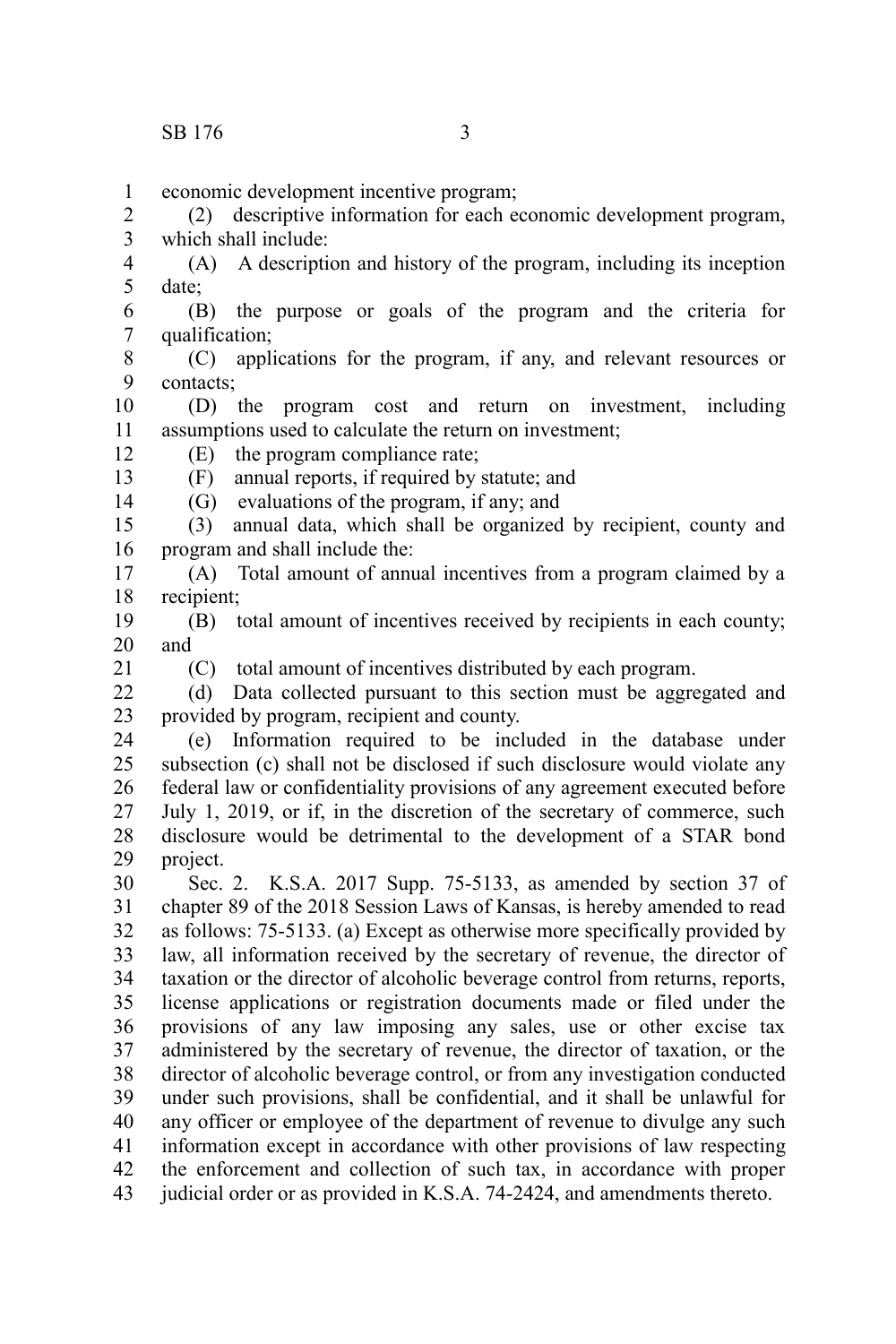1

(b) The secretary of revenue or the secretary's designee may:

(1) Publish statistics, so classified as to prevent identification of particular reports or returns and the items thereof; 2 3

(2) allow the inspection of returns by the attorney general or the attorney general's designee; 4 5

(3) provide the post auditor access to all such excise tax reports or returns in accordance with and subject to the provisions of K.S.A. 46- 1106(e), and amendments thereto; 6 7 8

(4) disclose taxpayer information from excise tax returns to persons or entities contracting with the secretary of revenue where the secretary has determined disclosure of such information is essential for completion of the contract and has taken appropriate steps to preserve confidentiality; 9 10 11 12

(5) provide information from returns and reports filed under article 42 of chapter 79 of the Kansas Statutes Annotated, and amendments thereto, to county appraisers as is necessary to ensure proper valuations of property. Information from such returns and reports may also be exchanged with any other state agency administering and collecting conservation or other taxes and fees imposed on or measured by mineral production; 13 14 15 16 17 18 19

(6) provide, upon request by a city or county clerk or treasurer or finance officer of any city or county receiving distributions from a local excise tax, monthly reports identifying each retailer doing business in such city or county or making taxable sales sourced to such city or county, setting forth the tax liability and the amount of such tax remitted by each retailer during the preceding month, and identifying each business location maintained by the retailer and such retailer's sales or use tax registration or account number; 20 21 22 23 24 25 26 27

(7) provide information from returns and applications for registration filed pursuant to K.S.A. 12-187, and amendments thereto, and K.S.A. 79- 3601, and amendments thereto, to a city or county treasurer or clerk or finance officer to explain the basis of statistics contained in reports provided by subsection  $(b)(6)$ ; 28 29 30 31 32

(8) disclose the following oil and gas production statistics received by the department of revenue in accordance with K.S.A. 79-4216 et seq*.*, and amendments thereto: Volumes of production by well name, well number, operator's name and identification number assigned by the state corporation commission, lease name, leasehold property description, county of production or zone of production, name of purchaser and purchaser's tax identification number assigned by the department of revenue, name of transporter, field code number or lease code, tax period, exempt production volumes by well name or lease, or any combination of this information; 33 34 35 36 37 38 39 40 41 42

(9) release or publish liquor brand registration information provided 43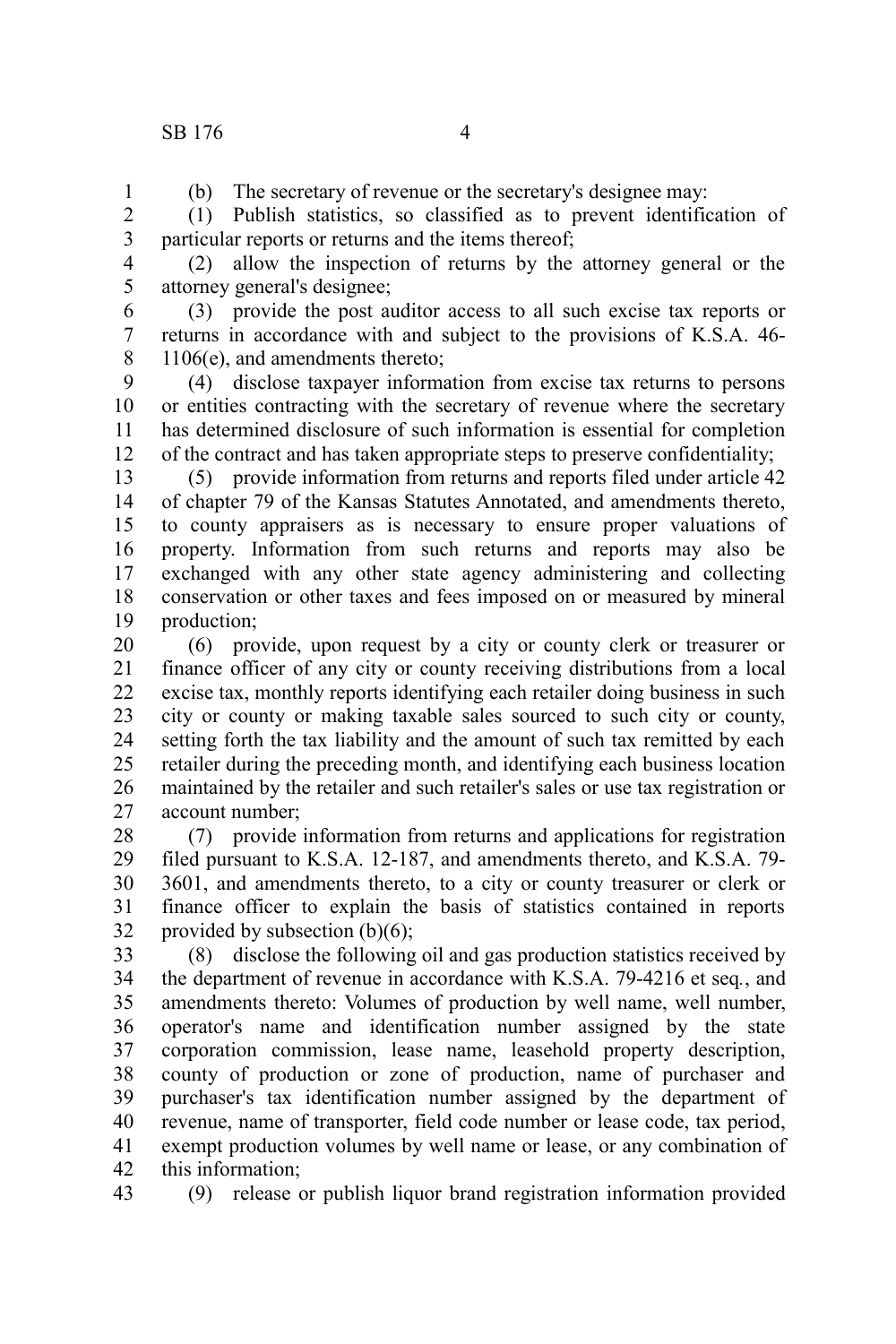by suppliers, farm wineries, microdistilleries and microbreweries in accordance with the liquor control act. The information to be released is limited to: Item number, universal numeric code, type status, product description, alcohol percentage, selling units, unit size, unit of measurement, supplier number, supplier name, distributor number and distributor name; 1 2 3 4 5 6

(10) release or publish liquor license information provided by liquor licensees, distributors, suppliers, farm wineries, microdistilleries and microbreweries in accordance with the liquor control act. The information to be released is limited to: County name, owner, business name, address, license type, license number, license expiration date and the process agent contact information; 7 8 9 10 11 12

(11) release or publish cigarette and tobacco license information obtained from cigarette and tobacco licensees in accordance with the Kansas cigarette and tobacco products act. The information to be released is limited to: County name, owner, business name, address, license type and license number; 13 14 15 16 17

(12) provide environmental surcharge or solvent fee, or both, information from returns and applications for registration filed pursuant to K.S.A. 65-34,150 and 65-34,151, and amendments thereto, to the secretary of health and environment or the secretary's designee for the sole purpose of ensuring that retailers collect the environmental surcharge tax or solvent fee, or both; 18 19 20 21 22 23

(13) provide water protection fee information from returns and applications for registration filed pursuant to K.S.A. 82a-954, and amendments thereto, to the secretary of the state board of agriculture or the secretary's designee and the secretary of the Kansas water office or the secretary's designee for the sole purpose of verifying revenues deposited to the state water plan fund; 24 25 26 27 28 29

(14) provide to the secretary of commerce copies of applications for project exemption certificates sought by any taxpayer under the enterprise zone sales tax exemption pursuant to K.S.A. 79-3606(cc), and amendments thereto; 30 31 32 33

(15) disclose information received pursuant to the Kansas cigarette and tobacco act and subject to the confidentiality provisions of this act to any criminal justice agency, as defined in K.S.A. 22-4701(c), and amendments thereto, or to any law enforcement officer, as defined in K.S.A. 2017 *2018* Supp. 21-5111, and amendments thereto, on behalf of a criminal justice agency, when requested in writing in conjunction with a pending investigation; 34 35 36 37 38 39 40

(16) provide to retailers tax exemption information for the sole purpose of verifying the authenticity of tax exemption numbers issued by the department; 41 42 43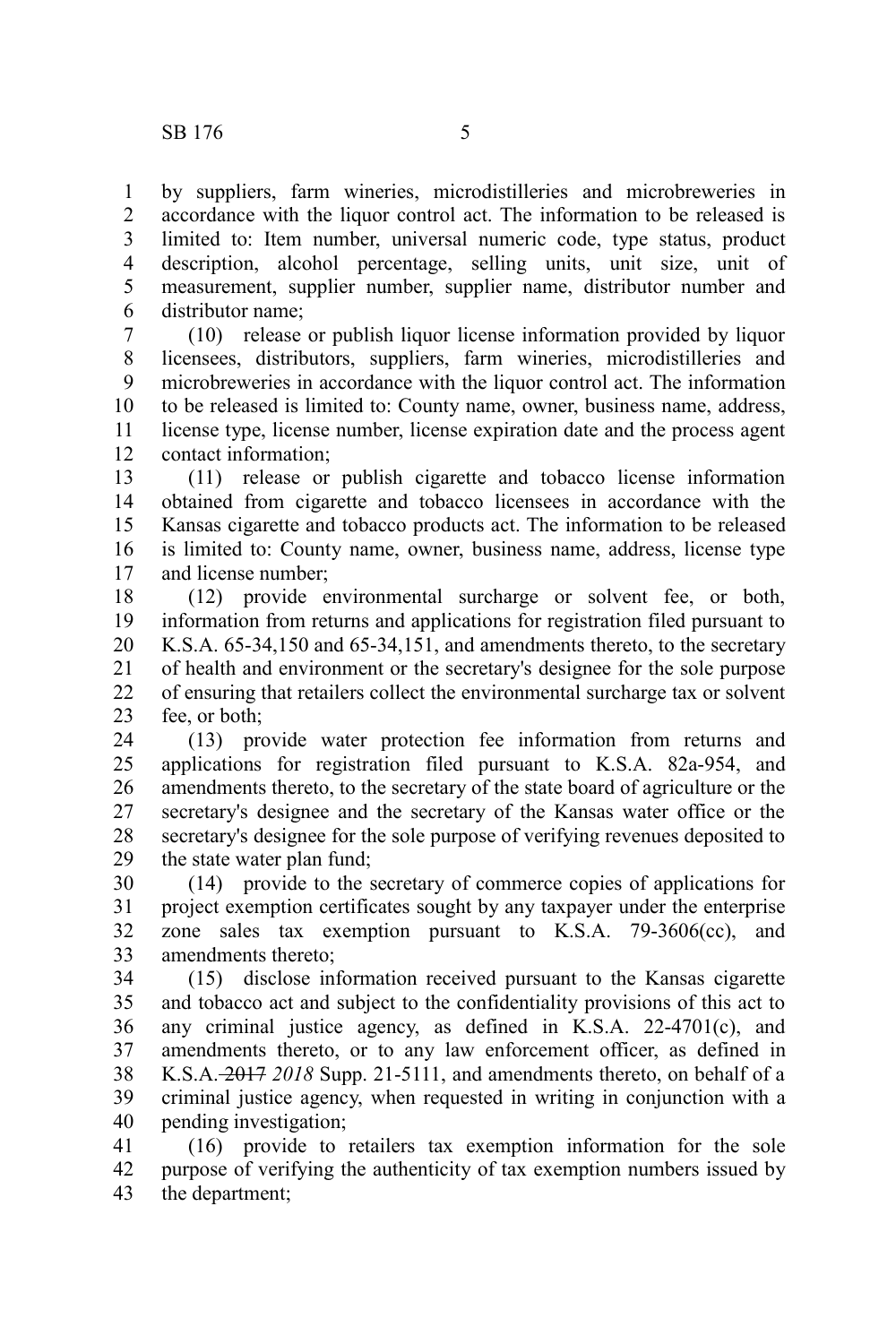(17) provide information concerning remittance by sellers, as defined in K.S.A. 2017 *2018* Supp. 12-5363, and amendments thereto, of prepaid wireless 911 fees from returns to the local collection point administrator, as defined in K.S.A. 2017 *2018* Supp. 12-5363, and amendments thereto, for purposes of verifying seller compliance with collection and remittance of such fees; 1 2 3 4 5 6

(18) release or publish charitable gaming information obtained in charitable gaming licensee and registration applications and renewals in accordance with the Kansas charitable gaming act, K.S.A. 2017 *2018* Supp. 75-5171 et seq*.*, and amendments thereto. The information to be released is limited to: The name, address, phone number, license registration number and email address of the organization, distributor or of premises; and 7 8 9 10 11 12 13

(19) provide to the attorney general confidential information for purposes of determining compliance with or enforcing K.S.A. 50-6a01 et seq., and amendments thereto, the master settlement agreement referred to therein and all agreements regarding disputes under the master settlement agreement. The secretary and the attorney general may share the information specified under this subsection with any of the following: 14 15 16 17 18 19

(A) Federal, state or local agencies for the purposes of enforcement of corresponding laws of other states; and 20 21

(B) a court, arbitrator, data clearinghouse or similar entity for the purpose of assessing compliance with or making calculations required by the master settlement agreement or agreements regarding disputes under the master settlement agreement, and with counsel for the parties or expert witnesses in any such proceeding, if the information otherwise remains confidential*; and* 22 23 24 25 26 27

*(20) disclose taxpayer information that is received from income tax returns to the department of commerce for the purpose of including such information in the database required by section 1, and amendments thereto*. 28 29 30 31

(c) Any person receiving any information under the provisions of subsection (b) shall be subject to the confidentiality provisions of subsection (a) and to the penalty provisions of subsection (d). 32 33 34

(d) Any violation of this section shall be a class A, nonperson misdemeanor, and if the offender is an officer or employee of this state, such officer or employee shall be dismissed from office. Reports of violations of this paragraph shall be investigated by the attorney general. The district attorney or county attorney and the attorney general shall have authority to prosecute any violation of this section if the offender is a city or county clerk or treasurer or finance officer of a city or county. 35 36 37 38 39 40 41

Sec. 3. K.S.A. 2017 Supp. 79-3234, as amended by section 38 of chapter 89 of the 2018 Session Laws of Kansas, is hereby amended to read 42 43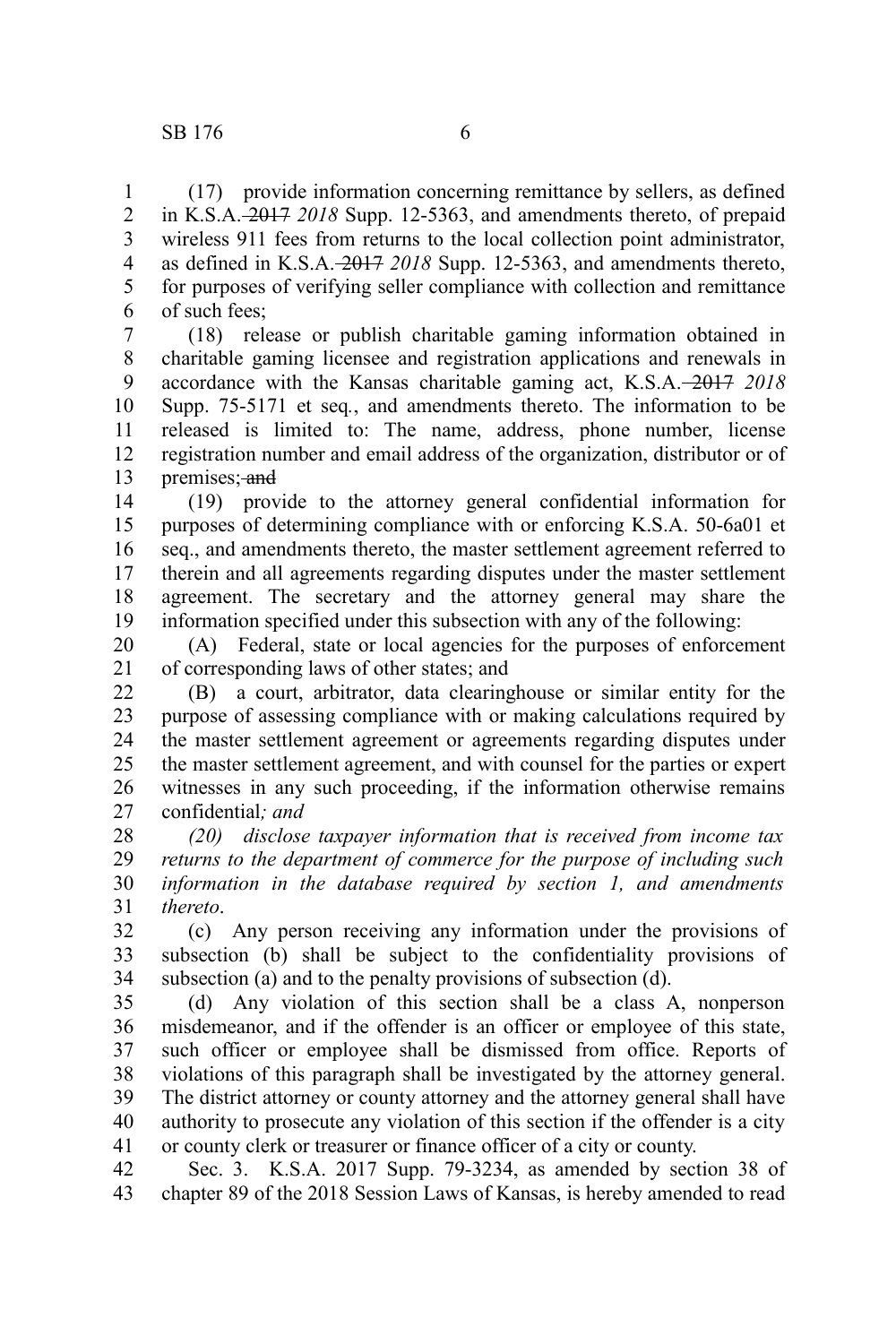as follows: 79-3234. (a) All reports and returns required by this act shall be preserved for three years and thereafter until the director orders them to be destroyed. 1 2 3

(b) Except in accordance with proper judicial order, or as provided in subsection (c) or in K.S.A. 17-7511, K.S.A. 46-1106(e), K.S.A. 46-1114, or K.S.A. 79-32,153a, and amendments thereto, it shall be unlawful for the secretary, the director, any deputy, agent, clerk or other officer, employee or former employee of the department of revenue or any other state officer or employee or former state officer or employee to divulge, or to make known in any way, the amount of income or any particulars set forth or disclosed in any report, return, federal return or federal return information required under this act; and it shall be unlawful for the secretary, the director, any deputy, agent, clerk or other officer or employee engaged in the administration of this act to engage in the business or profession of tax accounting or to accept employment, with or without consideration, from any person, firm or corporation for the purpose, directly or indirectly, of preparing tax returns or reports required by the laws of the state of Kansas, by any other state or by the United States government, or to accept any employment for the purpose of advising, preparing material or data, or the auditing of books or records to be used in an effort to defeat or cancel any tax or part thereof that has been assessed by the state of Kansas, any other state or by the United States government. 4 5 6 7 8 9 10 11 12 13 14 15 16 17 18 19 20 21 22

23

(c) The secretary or the secretary's designee may:

(1) Publish statistics, so classified as to prevent the identification of particular reports or returns and the items thereof; 24 25

(2) allow the inspection of returns by the attorney general or other legal representatives of the state; 26 27

(3) provide the post auditor access to all income tax reports or returns in accordance with and subject to the provisions of K.S.A. 46-1106(e) or K.S.A. 46-1114, and amendments thereto; 28 29 30

(4) disclose taxpayer information from income tax returns to persons or entities contracting with the secretary of revenue where the secretary has determined disclosure of such information is essential for completion of the contract and has taken appropriate steps to preserve confidentiality; 31 32 33 34

(5) disclose to the secretary of commerce the following: (A) Specific taxpayer information related to financial information previously submitted by the taxpayer to the secretary of commerce concerning or relevant to any income tax credits, for purposes of verification of such information or evaluating the effectiveness of any tax credit or economic incentive program administered by the secretary of commerce; (B) the amount of payroll withholding taxes an employer is retaining pursuant to K.S.A.  $2017$  Supp. 74-50,212, and amendments thereto; (C) information received from businesses completing the form required by K.S.A. 2017 Supp. 74- 35 36 37 38 39 40 41 42 43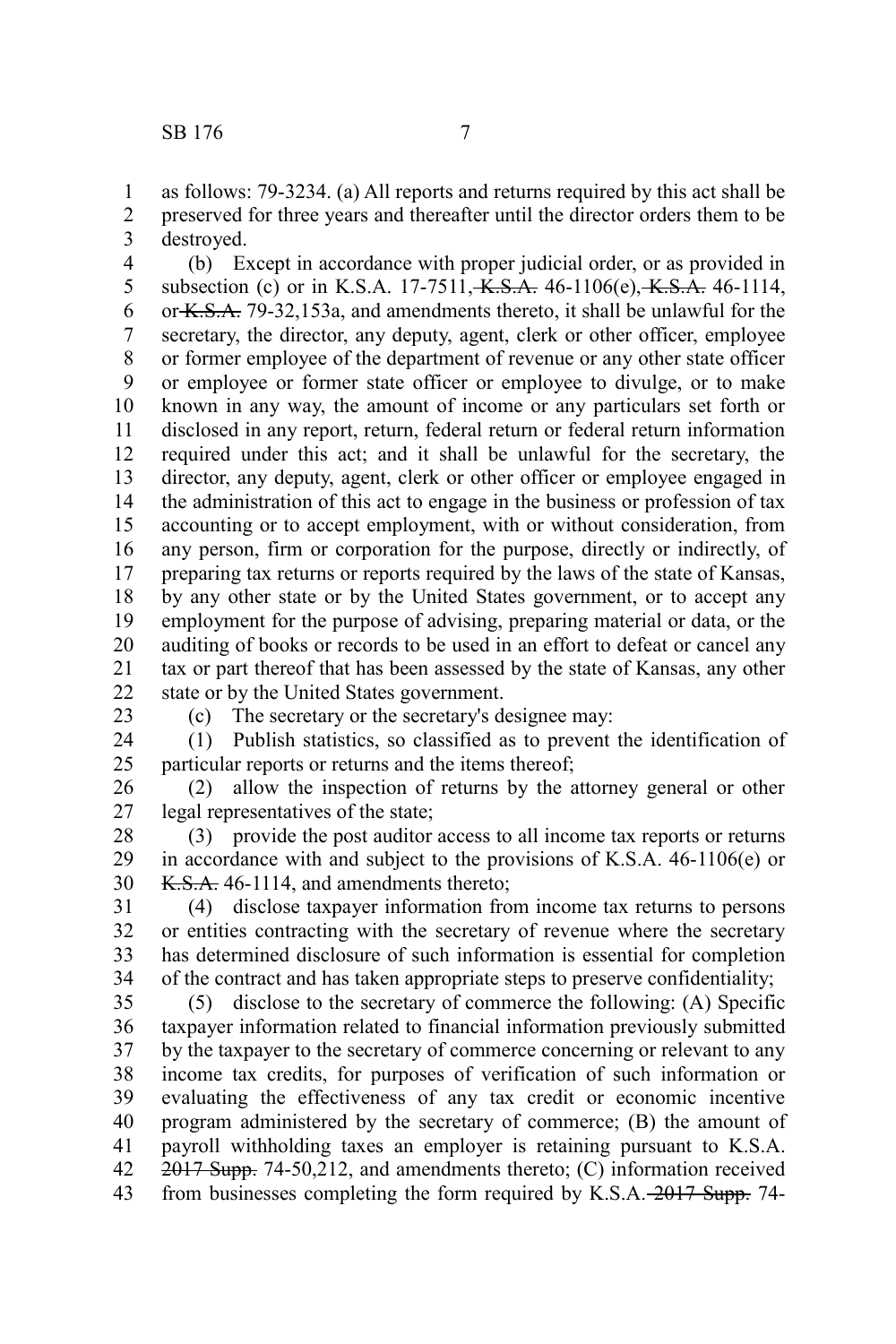50,217, and amendments thereto; and (D) findings related to a compliance audit conducted by the department of revenue upon the request of the secretary of commerce pursuant to K.S.A. 2017 Supp. 74-50,215, and amendments thereto; 1 2 3 4

(6) disclose income tax returns to the state gaming agency to be used solely for the purpose of determining qualifications of licensees of and applicants for licensure in tribal gaming. Any information received by the state gaming agency shall be confidential and shall not be disclosed except to the executive director, employees of the state gaming agency and members and employees of the tribal gaming commission; 5 6 7 8 9 10

(7) disclose the taxpayer's name, last known address and residency status to the Kansas department of wildlife, parks and tourism to be used solely in its license fraud investigations; 11 12 13

(8) disclose the name, residence address, employer or Kansas adjusted gross income of a taxpayer who may have a duty of support in a title IV-D case to the secretary of the Kansas department for children and families for use solely in administrative or judicial proceedings to establish, modify or enforce such support obligation in a title IV-D case. In addition to any other limits on use, such use shall be allowed only where subject to a protective order which prohibits disclosure outside of the title IV-D proceeding. As used in this section, "title IV-D case" means a case being administered pursuant to part D of title IV of the federal social security act, 42 U.S.C. § 651 et seq., and amendments thereto. Any person receiving any information under the provisions of this subsection shall be subject to the confidentiality provisions of subsection (b) and to the penalty provisions of subsection (e); 14 15 16 17 18 19 20 21 22 23 24 25 26

(9) permit the commissioner of internal revenue of the United States, or the proper official of any state imposing an income tax, or the authorized representative of either, to inspect the income tax returns made under this act and the secretary of revenue may make available or furnish to the taxing officials of any other state or the commissioner of internal revenue of the United States or other taxing officials of the federal government, or their authorized representatives, information contained in income tax reports or returns or any audit thereof or the report of any investigation made with respect thereto, filed pursuant to the income tax laws, as the secretary may consider proper, but such information shall not be used for any other purpose than that of the administration of tax laws of such state, the state of Kansas or of the United States; 27 28 29 30 31 32 33 34 35 36 37 38

(10) communicate to the executive director of the Kansas lottery information as to whether a person, partnership or corporation is current in the filing of all applicable tax returns and in the payment of all taxes, interest and penalties to the state of Kansas, excluding items under formal appeal, for the purpose of determining whether such person, partnership or 39 40 41 42 43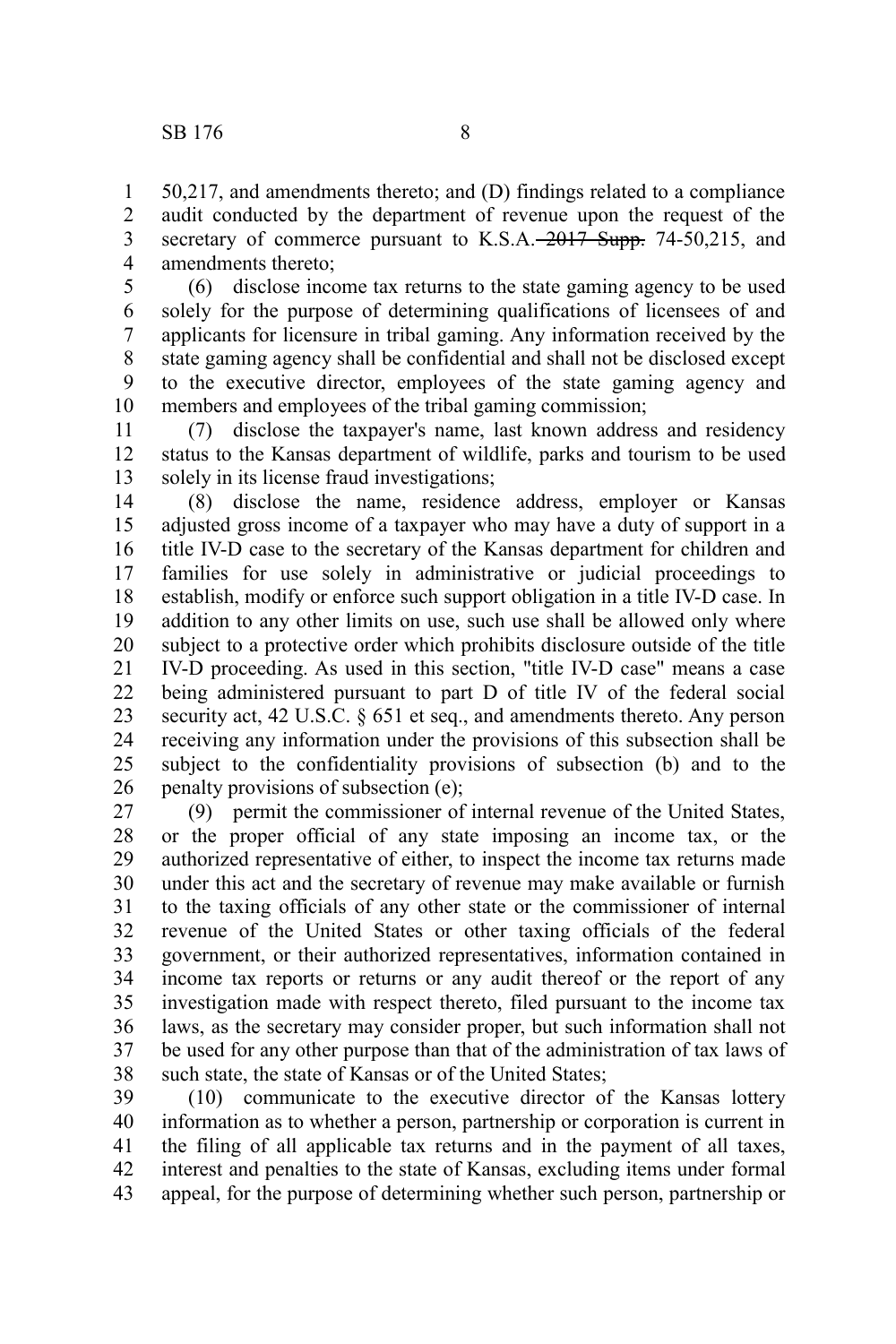corporation is eligible to be selected as a lottery retailer; 1

(11) communicate to the executive director of the Kansas racing commission as to whether a person, partnership or corporation has failed to meet any tax obligation to the state of Kansas for the purpose of determining whether such person, partnership or corporation is eligible for a facility owner license or facility manager license pursuant to the Kansas parimutuel racing act; 2 3 4 5 6 7

(12) provide such information to the executive director of the Kansas public employees retirement system for the purpose of determining that certain individuals' reported compensation is in compliance with the Kansas public employees retirement act, K.S.A. 74-4901 et seq*.*, and amendments thereto; 8 9 10 11 12

(13)  $\leftrightarrow$  (i)<sup>(A)</sup> provide taxpayer information of persons suspected of violating K.S.A. 2017 *2018* Supp. 44-766, and amendments thereto, to the secretary of labor or such secretary's designee for the purpose of determining compliance by any person with the provisions of K.S.A. 44- 703(i)(3)(D) and K.S.A. 2017 *2018* Supp. 44-766, and amendments thereto. The information to be provided shall include all relevant information in the possession of the department of revenue necessary for the secretary of labor to make a proper determination of compliance with the provisions of K.S.A. 44-703(i)(3)(D) and K.S.A. 2017 *2018* Supp. 44- 766, and amendments thereto, and to calculate any unemployment contribution taxes due. Such information to be provided by the department of revenue shall include, but not be limited to, withholding tax and payroll information, the identity of any person that has been or is currently being audited or investigated in connection with the administration and enforcement of the withholding and declaration of estimated tax act, K.S.A. 79-3294 et seq*.*, and amendments thereto, and the results or status of such audit or investigation; 13 14 15 16 17 18 19 20 21 22 23 24 25 26 27 28 29

 $(ii)(B)$  any person receiving tax information under the provisions of this paragraph shall be subject to the same duty of confidentiality imposed by law upon the personnel of the department of revenue and shall be subject to any civil or criminal penalties imposed by law for violations of such duty of confidentiality; and 30 31 32 33 34

 $(iii)$ *(C)* each of the secretary of labor and the secretary of revenue may adopt rules and regulations necessary to effect the provisions of this paragraph; 35 36 37

(14) provide such information to the state treasurer for the sole purpose of carrying out the provisions of K.S.A. 58-3934, and amendments thereto. Such information shall be limited to current and prior addresses of taxpayers or associated persons who may have knowledge as to the location of an owner of unclaimed property. For the purposes of this paragraph, "associated persons" includes spouses or dependents listed on 38 39 40 41 42 43